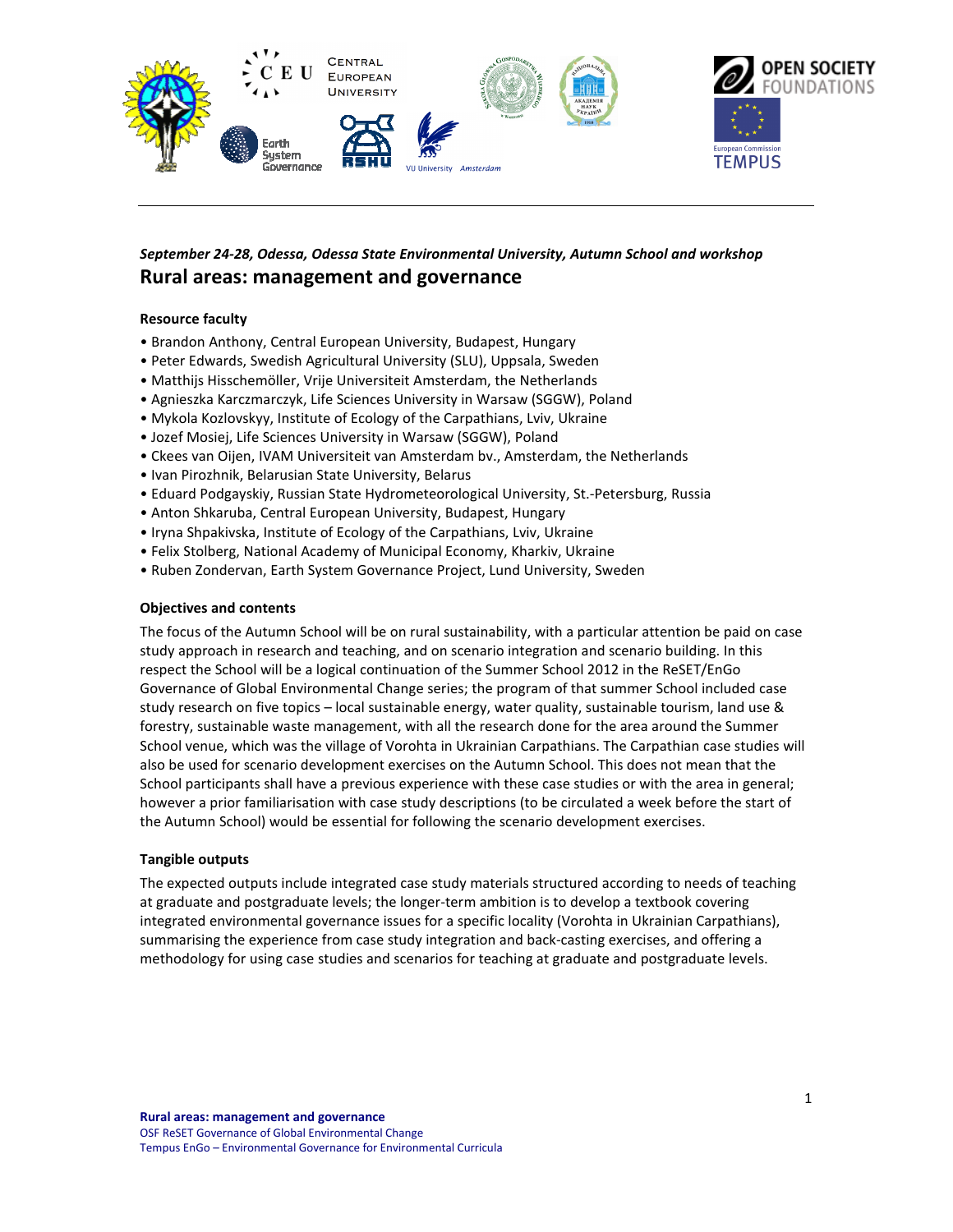

# **The detail schedule**

#### **September 24, Monday**

Arrivals, independent preparations to the wrapping up session and the case study integration *(Details of accommodation in Odessa will come with the next version of the schedule)* 

#### **September 25, Tuesday**

9.00-9.40: Opening and presentation of the Autumn School "*Rural areas: management and governance*", introduction of the new faculty (*Anton Shkaruba, Ruben Zondervan, representatives of the host institution tbd*)

9.40-10.40: Sustainable regional development & planning in (CEE) rural areas (*Ckees van Oijen*) 10.40-11.00: Coffee break

11.00-12.00: Sustainable regional development & planning in (CEE) rural areas (*Ckees van Oijen*) 12.00-13.00: Session by Ivan Pirozhnik (*details will come with the next version*) (*Ivan Pirozhnik*) 13.00-14.20: lunch break and space for informal interactions and independent work 14.20-15.40: Making the story consistent – introduction to the case study integration exercise (*Brandon Anthony, Peter Edwards, Anton Shkaruba*) 15.40-16.00: Coffee break 16.00-20.00: City tour 20.00: Welcome dinner

**September 26, Wednesday** 

9.00-11.00: Scenario integration exercise – work in parallel groups (*Brandon Anthony, Peter Edwards, Anton Shkaruba*)

10.40-11.00: Coffee break

11.00-12.00: Scenario integration exercise, work in parallel groups (*Brandon Anthony, Peter Edwards, Anton Shkaruba*)

12.00-13.00: Group presentations, feedback session (*the School faculty*)

13.00-14.20: lunch break and space for informal interactions and independent work

14.20-15.00: Introduction to development of measurable performance objectives – accession of the Ukraine to the EU (*Brandon Anthony, Peter Edwards, Anton Shkaruba, Ruben Zondervan*) 15.00-15.40: Development of measurable performance objectives, work in parallel groups (*Brandon Anthony, Peter Edwards, Anton Shkaruba*)

15.40-16.00: Coffee break

16.00-18.00: Development of measurable performance objectives, work in parallel groups (*Brandon Anthony, Peter Edwards, Anton Shkaruba*) 18.00: Dinner

### **September 27, Thursday**

9.00-10.00: Measurable performance indicators – group presentations (*the School faculty*) 10.00-10.40: Completing the work on indicators 10.40-11.00: Coffee break 11.00-13.00: Introduction to the backcasting exercise (*Matthijs Hisschemöller*)

13.00-14.20: lunch break and space for informal interactions and independent work